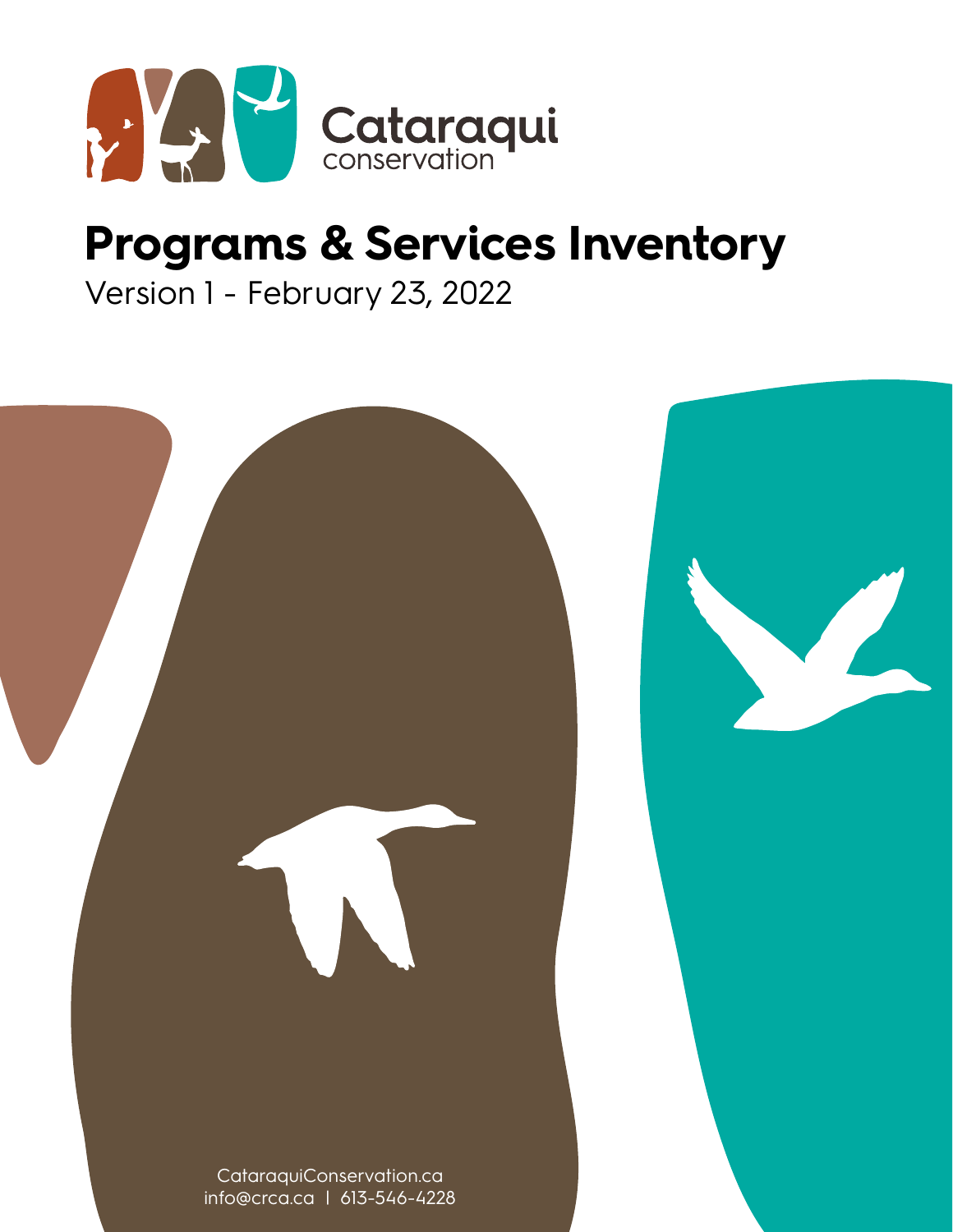# **Document Versions / Adoption**

| <b>Version</b> | <b>Date</b><br>(yyyy/mm/dd) | <b>Description of Changes</b> | <b>Report</b> | <b>Adopted by Full</b><br><b>Authority</b><br><b>Resolution #</b> |
|----------------|-----------------------------|-------------------------------|---------------|-------------------------------------------------------------------|
|                | 2022-02-23                  | Original Issue                | IR-023-22     | 021-22                                                            |
|                |                             |                               |               |                                                                   |
|                |                             |                               |               |                                                                   |
|                |                             |                               |               |                                                                   |
|                |                             |                               |               |                                                                   |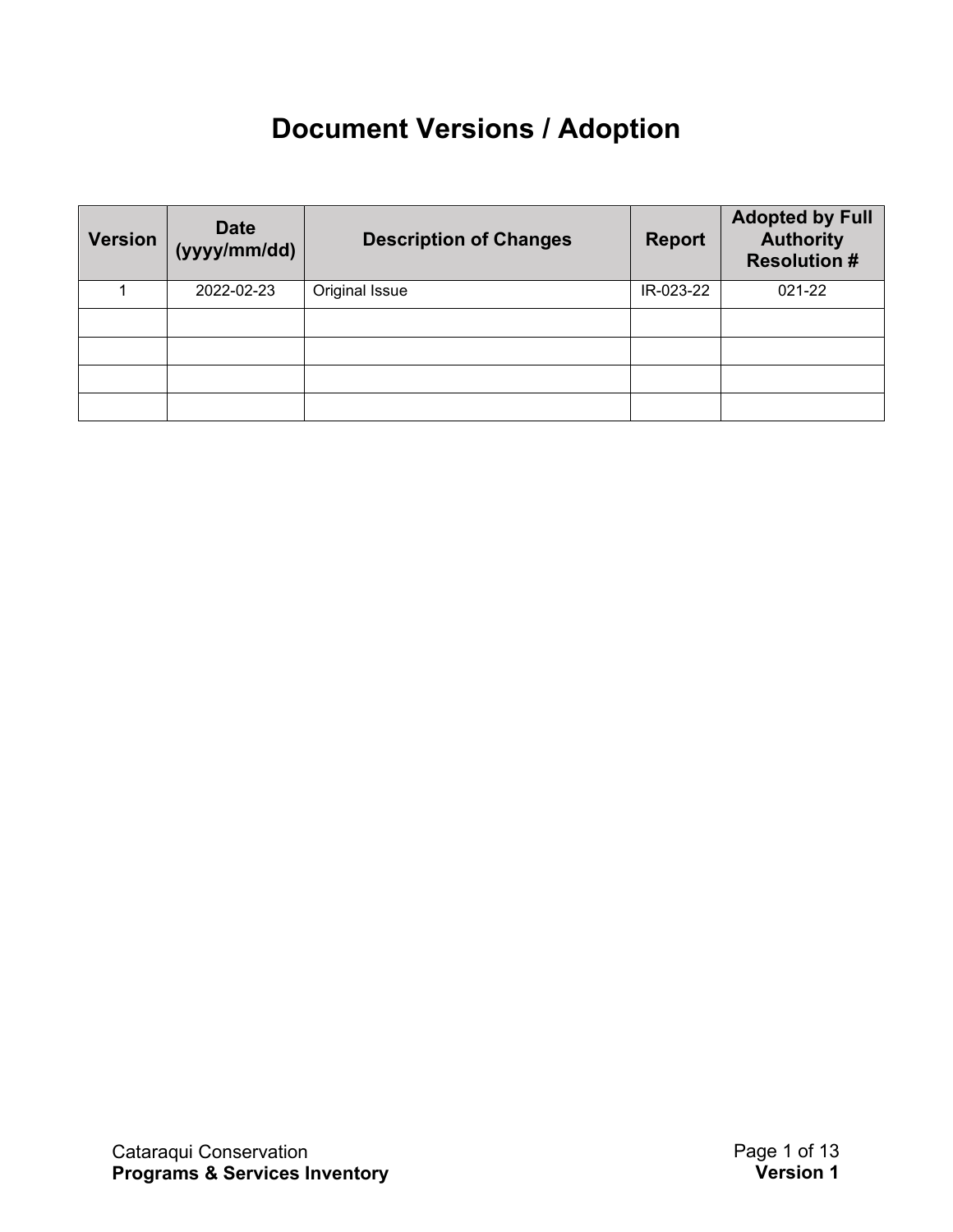# **Table of Contents**

| $\mathbf 1$             |                                                                      |  |
|-------------------------|----------------------------------------------------------------------|--|
| 2 <sup>1</sup>          |                                                                      |  |
| $\mathbf{3}$            |                                                                      |  |
| $\overline{\mathbf{4}}$ |                                                                      |  |
| $5\phantom{1}$          |                                                                      |  |
| 6                       | Cataraqui Conservation Programs & Services Inventory - Summary 7     |  |
| $\overline{7}$          |                                                                      |  |
| 8                       | Category 2 Programs & Services Rationale & Agreement Requirements 12 |  |
| 9                       | Category 3 Programs & Services Rationale & Agreement Requirements13  |  |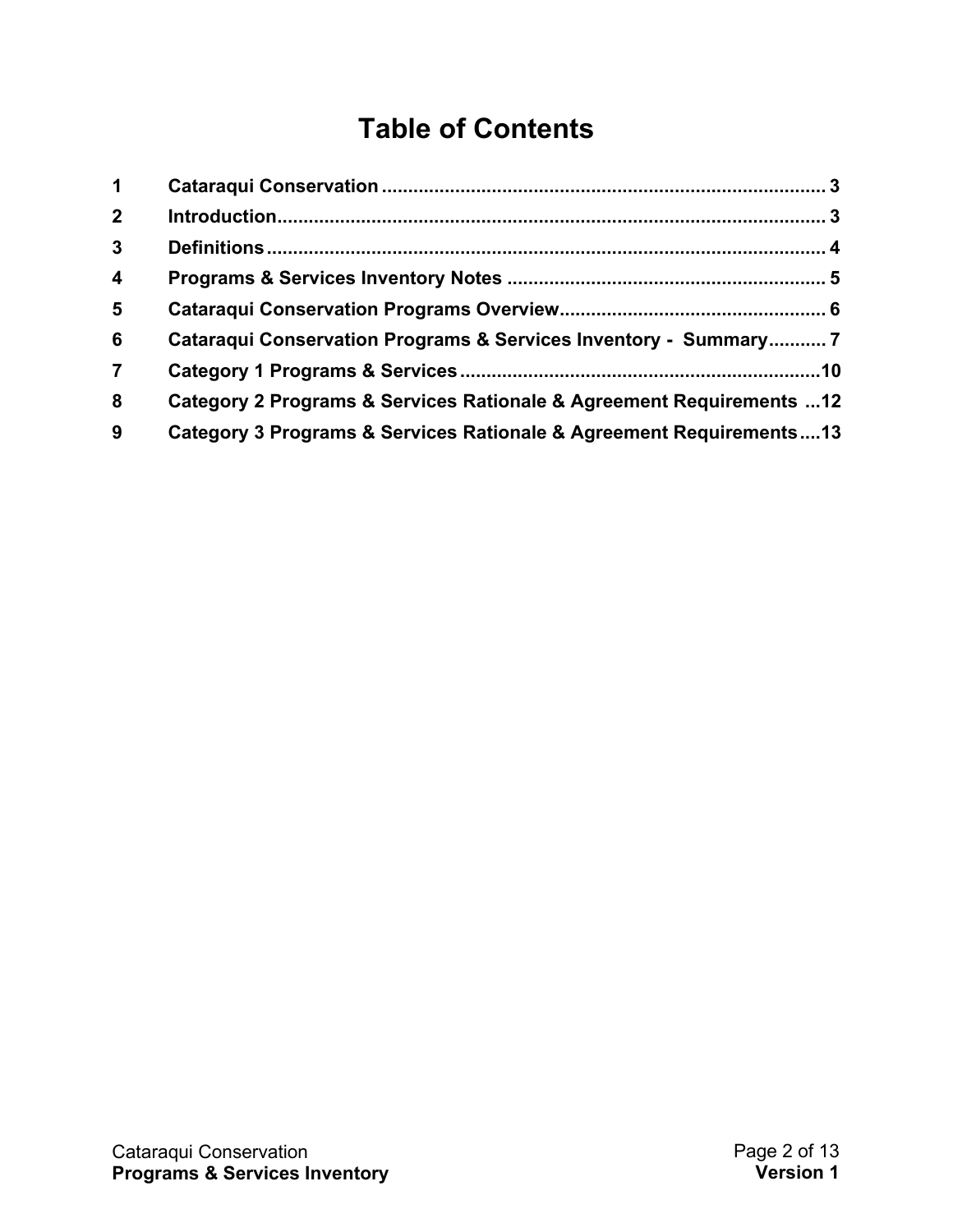#### <span id="page-3-0"></span>**1 Cataraqui Conservation**

Cataraqui Region Conservation Authority (Cataraqui Conservation) is a communitybased environmental protection and advisory agency. The Authority was established in 1964 by the Province of Ontario at the request of municipalities within the Cataraqui Region watershed, to provide expertise and resources to aid in the protection of life and property from the growing risk of flooding and erosion of shorelines and waterways. Cataraqui Conservation's role is to provide programs and services with partner municipalities to further conservation, restoration, development, and management of natural resources in the Cataraqui Region watershed.

Cataraqui Conservation offers program and services on a watershed basis to support residents and municipalities with the overarching principle of conserving, preserving, protection and enhancing our natural environment. To learn more about Cataraqui Conservation programs and services visit [www.cataraquiconservation.ca](http://www.cataraquiconservation.ca/) or view our [2022 Budget & Business Workplan Document.](https://www.crca.ca/wp-content/uploads/PDFs/Budget/2022-Budget&Workplan.pdf)

#### <span id="page-3-1"></span>**2 Introduction**

Ontario Regulation 687/21, Transition Plans and Agreements for Programs and Services under Section 21.1.2 of the *Conservation Authorities Act* (the Act), requires Conservation Authorities to develop and implement a Programs and Services Inventory (the Inventory).

The Inventory includes a high-level overview of all current programs and services offered on behalf of the eleven (11) participating municipalities in whole or in part within Cataraqui Conservation's watershed. With regard to the Cataraqui Source Protection Area requirements under the *Clean Water Act*, the Township of Frontenac Islands is also included. Participating Counties within the watershed include Frontenac County, Lennox & Addington County, and United Counties of Leeds and Grenville.

City of Brockville **Loyalist Township** Township of Elizabethtown-Kitley Town of Greater Napanee Township of Front of Yonge Township of Rideau Lakes Town of Gananoque Township of South Frontenac City of Kingston

Township of Athens Township of Leeds & the Thousand Islands

The first version of the Inventory is to be circulated to watershed municipalities and partners, shared on the Cataraqui Conservation website, and submitted to the Ministry of Environment, Conservation and Parks (MECP) by February 28, 2022. All identified cost-apportioning agreements with watershed municipalities are to be completed and negotiated over a transition period (October 1, 2021 – January 1, 2024) to support Category 2 and 3 programs and services.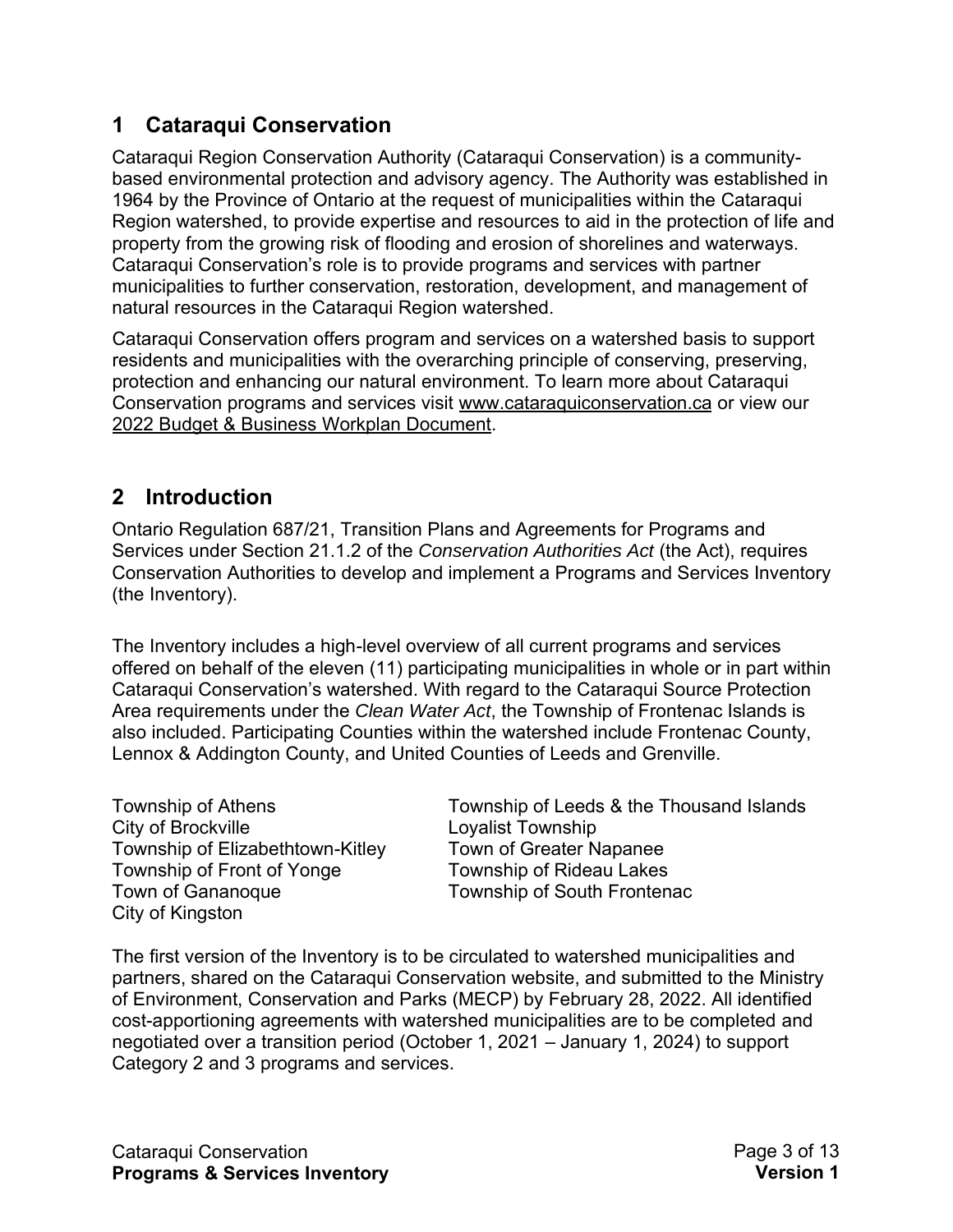Municipal consultation on the Inventory will include meetings with municipal staff, a halfday workshop, and Council presentations if requested. Any feedback received will be incorporated into updated quarterly reports across 2022-2024 for approval at the Full Authority Board and sub[mission to MECP, per Cataraqui Conservati](https://www.crca.ca/wp-content/uploads/PDFs/reports-publications/2021-CataraquiConservation-TransitionPlan.pdf)on's Transition Plan circulated on December 08, 2021.

#### <span id="page-4-0"></span>**3 Definitions**

"**Category 1 - Mandatory**" means the listed programs and services in the *Conservation Authorities Act* eligible to be funded through municipal levy to achieve the regulatory requirement.

"**Category 2 – Municipal**" refers to programs and services provided through agreement on behalf of a participating municipality by the Conservation Authority.

"**Category 3 – Other Locally Supported Programs and Services**" means programs and services that the Conservation Authority members find important to deliver to meet the overall direction of the Conservation Authorities Act and require a cost-apportioning agreement should municipal funding be required to support delivery.

"**Cost-Apportioning Agreement**" is an agreement with one or more partner municipalities that may be related to one or more programs or services provided by Cataraqui Conservation which specifies length of service, approval by all parties and periodic review timelines.

"**Estimated Program Cost**" means an annual estimate of the total operating delivery costs for a service provided by Cataraqui Conservation.

"**Internal Recoveries**" is an internal charge that is returned as revenue to the business unit providing the internal service (e.g., vehicle charge recovery).

"**Memorandum of Understanding**" refers to a service level agreement with one or more partner municipalities outlining the relationship between parties on how to manage, operate, or maintain a program or service including funding arrangement, timelines, and termination clauses.

"**Municipal Levy**" means a compulsory financial charge on participating municipalities to support a program or service. This includes both General and Special Levy contributions.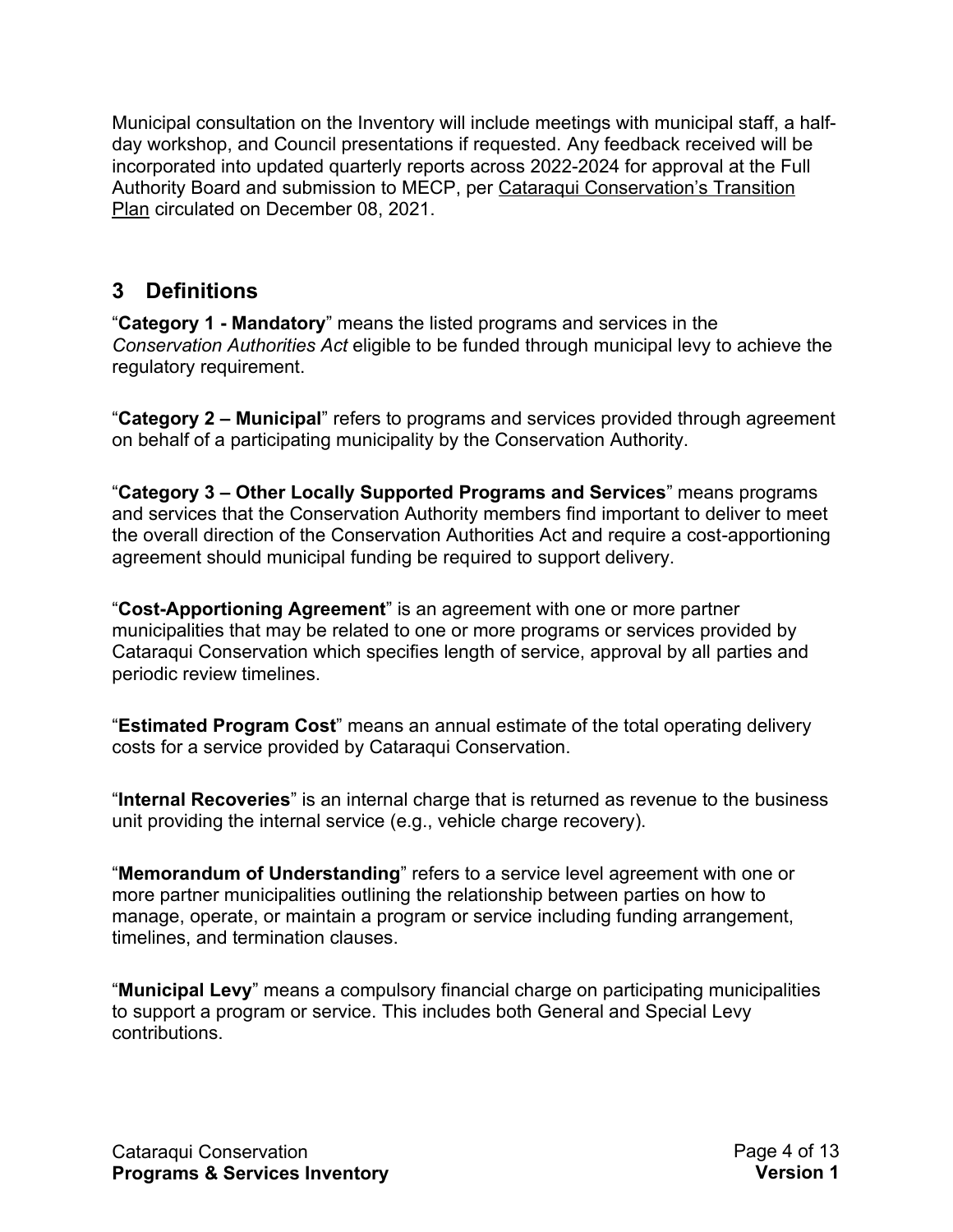"**Other Revenue**" means revenue from donations, Cataraqui Conservation Foundation, or non-governmental grants to support the operation of a program or service.

"**Participating (Watershed) Municipality**" means any municipality located within the Cataraqui Conservation watershed/jurisdiction.

"**Provincial or Federal Government**" refers to revenue provided through Transfer Payment Agreements or successful grants to support the delivery of programs or services.

#### <span id="page-5-0"></span>**4 Programs & Services Inventory Notes**

- All estimated costs for programs and services are based on approved 2022 Operating Budget requirements which consider a five-year trend where applicable and factor in capital reserve transfers to support asset management where needed
- The Inventory indicates Governance and Administration costs are not Category 1 programs, rather mandatory requirements under Enabling Services to run the organization. This is further outlined in the Ministry of Environment, Conservation and Park's Regulatory and Policy Proposal Consultation Guide (Phase 2, January 2022).
- Ice Management Plans under Natural Hazards and Watershed Management are not required within the Cataraqui Conservation watershed. Currently, municipalities maintain that responsibility through consultation with the Conservation Authority where applicable, and therefore are not listed.
- Most programs and services rely on an annually approved Capital Budget to support projects and asset management. The Capital Budget is reviewed as part of the budget development process based on the current asset management program and can be found at [http://cataraquiconservation.ca/pages/budget.](http://cataraquiconservation.ca/pages/budget) Annual reserve transfers within the Operating Budget are listed within each of the program or services funding notes, where applicable.
- This Inventory does not preclude any new partnerships, changes to programs or services, or grant opportunities from being explored to support the watershed community as needed. This is therefore a living document. As feedback is received, the Inventory may be amended.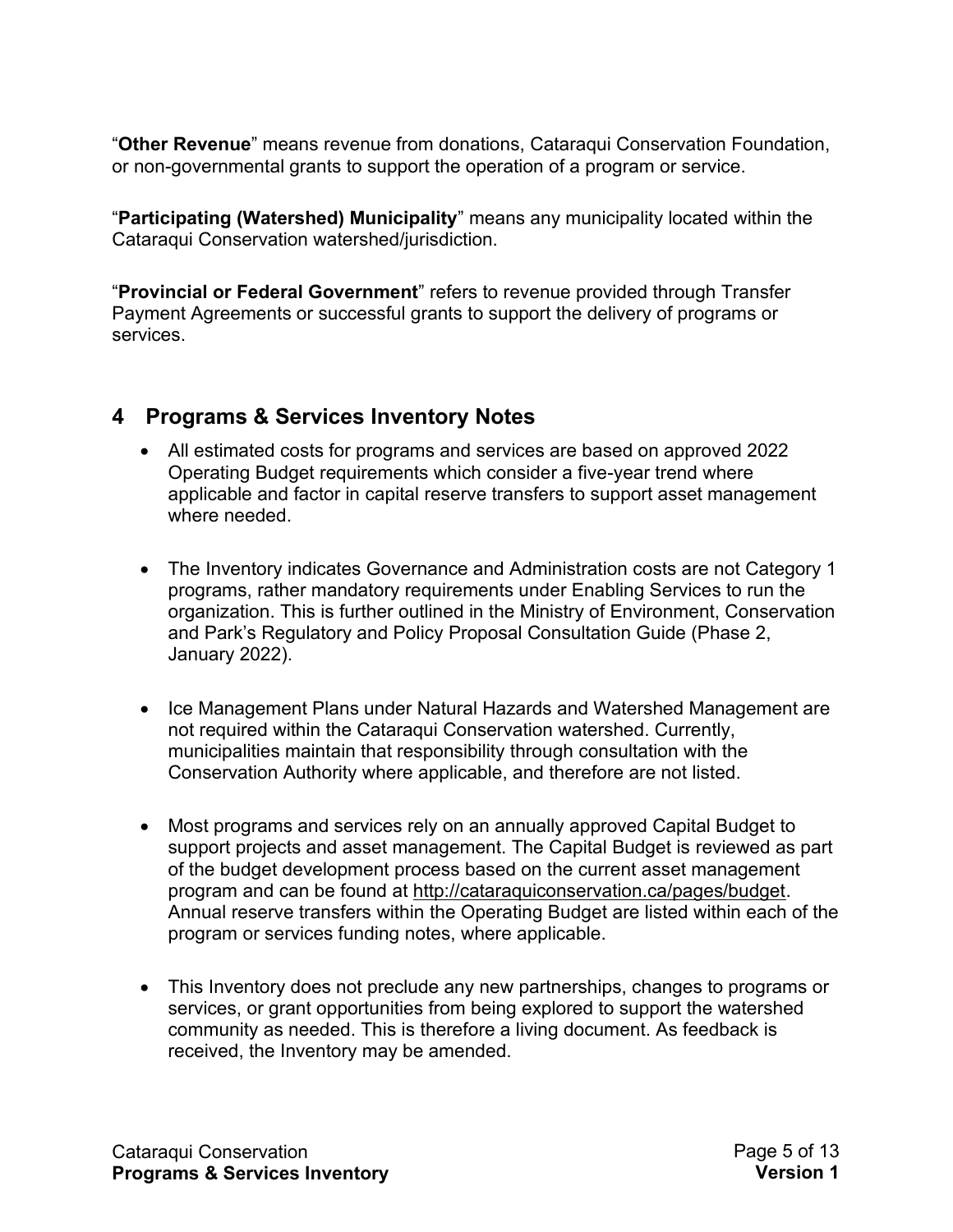## <span id="page-6-0"></span>**5 Cataraqui Conservation Programs Overview**

| Program                                           | <b>Description</b>                                                                                                                                                                                                                                                                                                                                                                                                                                                                                                                  | <b>Total Estimated Cost</b> |
|---------------------------------------------------|-------------------------------------------------------------------------------------------------------------------------------------------------------------------------------------------------------------------------------------------------------------------------------------------------------------------------------------------------------------------------------------------------------------------------------------------------------------------------------------------------------------------------------------|-----------------------------|
| Governance &<br>Administration                    | Support provided to all departments of the<br>Conservation Authority, Board of Directors,<br>member municipalities and the public to enable<br>Cataraqui Conservation to meet legislated<br>requirements and operate in an accountable,<br>transparent, and effective manner.                                                                                                                                                                                                                                                       | \$1,480,213.00              |
| Conservation<br>Lands & Areas<br>Management       | Over 4700 ha of land including conservation<br>areas, boat ramps and water access points,<br>flood control structures, and conservation<br>property. Conservation lands are essential to<br>watershed management, climate change<br>resilience, biodiversity, environmental<br>protection, and passive recreation.                                                                                                                                                                                                                  | \$2,130,644.00              |
| Natural Hazards &<br>Watershed<br>Management      | Conservation Authorities are the lead agencies<br>on natural hazard management to protect<br>people and property from flooding, erosion, and<br>to manage natural resources within watersheds<br>across Ontario. The watershed-based<br>programming includes a comprehensive list of<br>services to support local stakeholder<br>collaboration and on-the-ground knowledge.<br>Projects reduce the risk to life and property from<br>natural hazards, protect water quality and<br>quantity, and support climate change resiliency. | \$1,148,513.00              |
| <b>Drinking Water</b><br><b>Source Protection</b> | The protection of existing and future municipal<br>residential drinking water sources as prescribed<br>in the Clean Water Act for the Cataraqui Source<br>Protection Area.                                                                                                                                                                                                                                                                                                                                                          | \$152,000.00                |
| <b>Education &amp; Public</b><br>Programming      | Implementation of programming for all ages to<br>learn and understand a watershed and natural<br>forms, and to educate, inspire, and promote<br>discovery through our head, hearts, and hands<br>for generations to come.                                                                                                                                                                                                                                                                                                           | \$459,202.00                |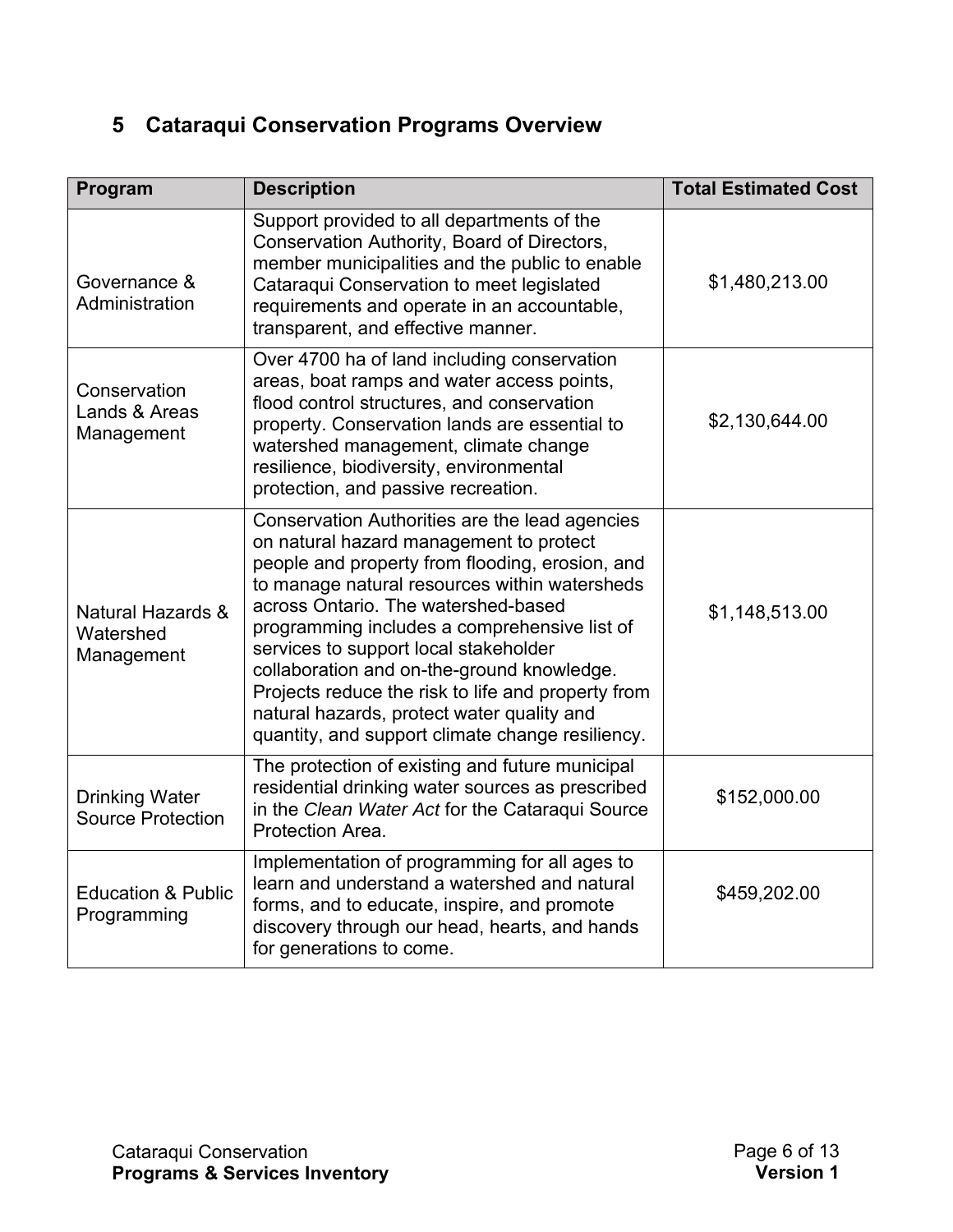# **6 Cataraqui Conservation Programs & Services Inventory - Summary**

|                                                                 |                                                                                                                                                                                                                                                                                                                                                                                                                | <b>Funding Sources</b>                                                                                                                  | <b>Estimated</b><br>$Cost($ \$) |  |  |  |  |  |  |
|-----------------------------------------------------------------|----------------------------------------------------------------------------------------------------------------------------------------------------------------------------------------------------------------------------------------------------------------------------------------------------------------------------------------------------------------------------------------------------------------|-----------------------------------------------------------------------------------------------------------------------------------------|---------------------------------|--|--|--|--|--|--|
| <b>Cataragui Conservation</b><br><b>Programs &amp; Services</b> | <b>Description</b>                                                                                                                                                                                                                                                                                                                                                                                             | <b>Municipal Levy</b><br><b>Provincial or Federal</b><br><b>Self-Generated</b><br>Other (e.g., Donations)<br><b>Internal Recoveries</b> |                                 |  |  |  |  |  |  |
| <b>Enabling Services</b>                                        |                                                                                                                                                                                                                                                                                                                                                                                                                |                                                                                                                                         |                                 |  |  |  |  |  |  |
| <b>Governance and Administration</b>                            |                                                                                                                                                                                                                                                                                                                                                                                                                |                                                                                                                                         | 1,480,213.00<br>\$              |  |  |  |  |  |  |
| <b>Corporate Services</b>                                       | Administration, Board of Director's governance, human resources, legislative compiance, strategic planning, document<br>management, corporate policy and sustainabilty to support the delivery of all programs and services of the organization. Includes<br>General Manager's Office, reception and customer service.                                                                                         | Municipal Levy (90%)<br>Internal Recoveries (10%)                                                                                       | \$<br>476,730.00                |  |  |  |  |  |  |
| Information Management                                          | Information, systems, and database management, asset management, mapping and GIS requirements, applications developmen<br>and the processing, collecting, and analysis of information to support programs and services across the watershed.                                                                                                                                                                   | Municipal Levy (61%)<br>Self-Generated (1%)<br>Internal Recoveries (38%)                                                                | \$<br>367,730.00                |  |  |  |  |  |  |
| Finance                                                         | Accounting, payroll, financial reporting, budget and taxation management, contract admnistration, corporate financing, donations,<br>fundraising and grants management to support all programs and services.                                                                                                                                                                                                   | Municipal Levy (30%)<br>Internal Recoveries (70%)                                                                                       | \$<br>454,128.00                |  |  |  |  |  |  |
| Communications                                                  | Media relations, online and marketing management, health & safety coordination, stakeholder, Foundation, and volunteer<br>engagement, community outreach and corporate event coordination to support all programs and services.                                                                                                                                                                                | Municipal Levy (62%)<br>Internal Recoveries (38%)                                                                                       | \$<br>181,625.00                |  |  |  |  |  |  |
|                                                                 | <b>Category 1 - Mandatory Programs &amp; Services</b>                                                                                                                                                                                                                                                                                                                                                          |                                                                                                                                         |                                 |  |  |  |  |  |  |
| <b>Conservation Lands &amp; Areas Management</b>                |                                                                                                                                                                                                                                                                                                                                                                                                                |                                                                                                                                         | \$<br>1,809,696.00              |  |  |  |  |  |  |
| <b>Conservation Lands &amp; Operations</b>                      | Natural heritage management, general operations, asset management (passive recreation included) of trails / owned land uses,<br>and maintenance on owned properties. Includes ecological monitoring, and stewardship on owned lands as well as strategic<br>planning for land management, acquisition and deposition as appropriate.                                                                           | Municipal Levy (47%)<br>Internal Recoveries (53%)                                                                                       | \$<br>645,536.00                |  |  |  |  |  |  |
| <b>Conservation Areas</b>                                       | Municipal Levy (81%)<br>Self-Generated (7%)<br>Includes facilities, maintenance of passive trails and property land uses, hazard tree and biodiversity management, conservation of<br>natural spaces, and public education.<br>Other $(5%)$<br>Internal Recoveries (7%)                                                                                                                                        |                                                                                                                                         | \$<br>1,126,800.00              |  |  |  |  |  |  |
| Section 29 Implementation                                       | Conservation area enforcement, compliance, and permitting to protect owned lands as required under Minister's regulation.                                                                                                                                                                                                                                                                                      | Municipal Levy (62%)<br>Self-Generated (38%)                                                                                            | \$<br>37,360.00                 |  |  |  |  |  |  |
| <b>Natural Hazards &amp; Watershed Management</b>               |                                                                                                                                                                                                                                                                                                                                                                                                                |                                                                                                                                         | 997,837.00<br>\$                |  |  |  |  |  |  |
| Section 28 Implementation                                       | Permitting, enforcement, and compliance of Ontario Regulation 148/06 under the Ministry of Northern Development, Mines, Natural<br>Resources & Forestry persuant to Section 28 of the Conservation Authorities Act. This program also includes legal and public<br>inquiries, database management, mapping and technical study updates to support mitigation of natural hazards and inform<br>regulatory role. | Municipal Levy (56%)<br>Self-Generated (44%)                                                                                            | 387,963.00<br>\$                |  |  |  |  |  |  |
| Land Use Plan Review<br>(Natural Hazards)                       | Review planning applications on behalf of the Province and Municipalities within the Cataraqui Region to identify potential natural<br>hazards and natural resources such as floodplains, wetlands, sensitive habitat, and shorelines so as to protect the public from<br>danger and property damage posed by natural hazards such as flooding and erosion.                                                    | Municipal Levy (53%)<br>Self-Generated (47%)                                                                                            | \$<br>122,854.00                |  |  |  |  |  |  |
| Policy Plan Input<br>(Natural Hazards)                          | Provide natural hazard (e.g. flooding and erosion) advice to municipalities for incorporation into municipal Official Plans and Zoning<br>By-laws.                                                                                                                                                                                                                                                             | Municipal Levy (100%)                                                                                                                   | \$<br>3,235.00                  |  |  |  |  |  |  |
| Engineering                                                     | Engineering services that include asset management and water management. Supports development review services, watershed<br>planning technical studies, and project management.                                                                                                                                                                                                                                | Municipal Levy (49.5%)<br>Internal Recoveries (50.5%)                                                                                   | \$<br>173,830.00                |  |  |  |  |  |  |
| <b>Floodplain Mapping</b>                                       | To direct development away from flood and erosion-prone areas and wetlands, we develop floodplain mapping, which is used by<br>staff when reviewing development applications. It is also used to support implementation of Development, Interference with<br>Wetlands and Alterations to Shorelines and Watercourses Regulations (Ontario Regulation 148/06).                                                  | Municipal Levy (100%)                                                                                                                   | \$<br>10.000.00                 |  |  |  |  |  |  |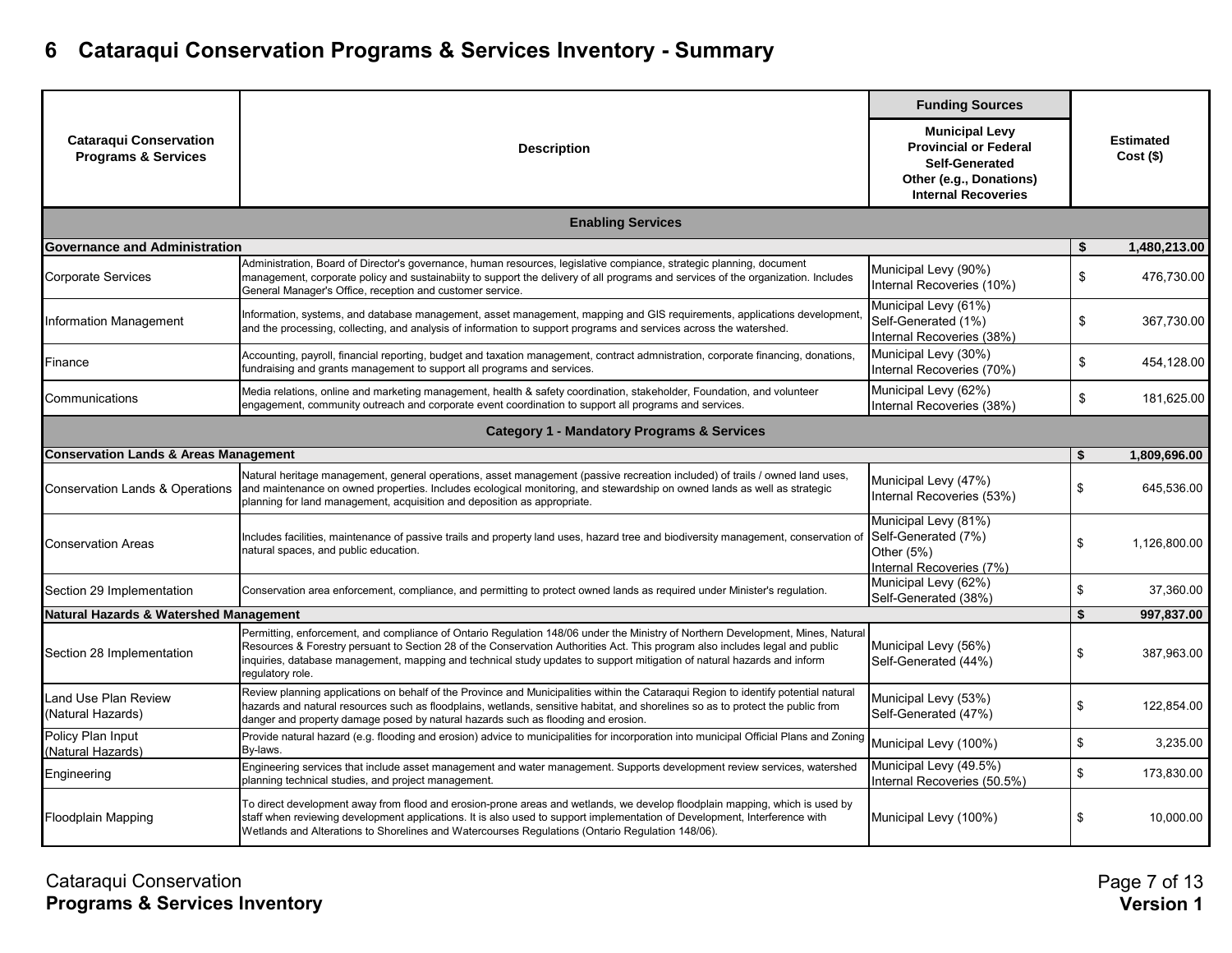|                                                                          |                                                                                                                                                                                                                                                                                                                                                                                                                                                                  | <b>Funding Sources</b>                                                                                                           |    |                                 |  |
|--------------------------------------------------------------------------|------------------------------------------------------------------------------------------------------------------------------------------------------------------------------------------------------------------------------------------------------------------------------------------------------------------------------------------------------------------------------------------------------------------------------------------------------------------|----------------------------------------------------------------------------------------------------------------------------------|----|---------------------------------|--|
| <b>Cataraqui Conservation</b><br><b>Programs &amp; Services</b>          | <b>Description</b>                                                                                                                                                                                                                                                                                                                                                                                                                                               | <b>Municipal Levy</b><br><b>Provincial or Federal</b><br>Self-Generated<br>Other (e.g., Donations)<br><b>Internal Recoveries</b> |    | <b>Estimated</b><br>$Cost($ \$) |  |
| Low Water Response                                                       | Includes implementation of provincial program to oversee drought conditions within the watershed, engage a Technical Advisory<br>Committee, and designate levels for public and municipal awareness based on time-based precipitation averages across the<br>watershed.                                                                                                                                                                                          | Municipal Levy (100%)                                                                                                            | \$ | 4,450.00                        |  |
| Flood Forecasting & Warning                                              | Implementation of a provincial program to assess watershed conditions based on watershed models, waterbody characteristics,<br>and climate forecasts. Includes communication notices to municipal and regional contacts to maintain awareness and assess risk.<br>Incorporates management of hydrometric netowrk (stream and rain gagues) and communication with regional water managers to<br>mitigate natural hazards. Also supports climate change awareness. | Municipal Levy (29%)<br>Provincial (71%)                                                                                         | \$ | 79,840.00                       |  |
| <b>Water/Erosion Control Structure</b><br>Management                     | Management of 10 water control structures across the watershed including asset management, operations and safety oversight,<br>completion of function assessments, and maintenance as required to manage water levels and flows. Three of the structures are<br>owned by municipalities.                                                                                                                                                                         | Municipal Levy (100%)                                                                                                            | \$ | 74,190.00                       |  |
| Water Quality & Quantity<br>Monitoring<br>(Watershed Science)            | Includes provincial water quality and quantity monitoring through PWQMN and PGMN netoworks, stream and surface water<br>monitoring, reporting, and morphology work to understand and characterize natural systems for responding to climate change and<br>mitigating natural hazards. Critical to support the Core Watershed Resource Based Management Strategy, watershed studies, and<br>Watershed Report Card.                                                | Municipal Levy (82%)<br>Internal Recoveries (18%)<br>Other (0.2%)                                                                | \$ | 141,475.00                      |  |
| <b>Drinking Water Source Protection</b>                                  |                                                                                                                                                                                                                                                                                                                                                                                                                                                                  |                                                                                                                                  |    |                                 |  |
| <b>Drinking Water Source Protection</b>                                  | Protection of municipal residential drinking water sources through governance of a Source Protection Committee and Authority,<br>support for municipal risk management of local threats to drinking water sources, municipal plan input and review, Source<br>Protection Plan implementation guidance, online education and communicating important messages to drinking water managers,<br>and annual reporting as outlined under the Clean Water Act.          | Provincial (100%)                                                                                                                | \$ | 152,000.00                      |  |
| <b>Education &amp; Public Programming</b>                                |                                                                                                                                                                                                                                                                                                                                                                                                                                                                  |                                                                                                                                  | \$ | 58,605.00                       |  |
| <b>Watershed Education</b>                                               | Ongoing communications and graphic development to support stakeholder presentation on all programs and services within the<br>watershed. Critical to ensure success of partner engagement, public understanding, and awareness of all watershed program and<br>services.                                                                                                                                                                                         | Municipal Levy (97%)<br>Self-Generated (3%)                                                                                      | \$ | 58,605.00                       |  |
|                                                                          | <b>Category 2 - Municipal Programs &amp; Services</b>                                                                                                                                                                                                                                                                                                                                                                                                            |                                                                                                                                  |    |                                 |  |
| <b>Conservation Lands &amp; Areas Management</b>                         |                                                                                                                                                                                                                                                                                                                                                                                                                                                                  |                                                                                                                                  | \$ | 5,000.00                        |  |
| <b>Conservation Areas</b><br>(Municipal Boat Ramps)                      | Includes municipal arrangements for maintenance of boat ramps to support recreation on the landscape.                                                                                                                                                                                                                                                                                                                                                            | Municipal Levy (100%)                                                                                                            | \$ | 5,000.00                        |  |
| Natural Hazards & Watershed Management                                   |                                                                                                                                                                                                                                                                                                                                                                                                                                                                  |                                                                                                                                  | \$ | 150,676.00                      |  |
| Land Use Plan Review<br>(Stormwater Management)                          | Review planning applications on behalf of the Province and Municipalities within the Cataraqui Region provide water quality and<br>water quantity advice (stormwater management review) across the watershed.                                                                                                                                                                                                                                                    | Municipal Levy (25%)<br>Self-Generated (75%)                                                                                     | \$ | 38,796.00                       |  |
| Land Use Plan Review (Ecologica<br>Advisement & Natural Heritage)        | Review planning applications on behalf of the Province and Municipalities within the Cataraqui Region to identify potential natural<br>heritage features such as wetlands, woodlands, sensitive habitat, and shorelines.                                                                                                                                                                                                                                         | Municipal Levy (53%)<br>Self-Generated (47%)                                                                                     | \$ | 90,525.00                       |  |
| Policy Plan Input<br>(Natural Heritage)                                  | Provide natural heritage (e.g. Provincially Significant Wetlands, Significant Woodlands, ANSIs, etc) advice to municipalities for<br>incorporation into municipal Official Plans and Zoning By-laws.                                                                                                                                                                                                                                                             | Municipal Levy (100%)                                                                                                            | \$ | 3,235.00                        |  |
| <b>Water/Erosion Control Structure</b><br>Management (Municipally-Owned) | Management of 10 water control structures across the watershed including asset management, operations and safety oversight,<br>completion of function assessments, and maintenance as required to manage water levels and flows. Three of the structures are<br>owned by municipalities.                                                                                                                                                                         | Municipal Levy (100%)                                                                                                            | \$ | 18,120.00                       |  |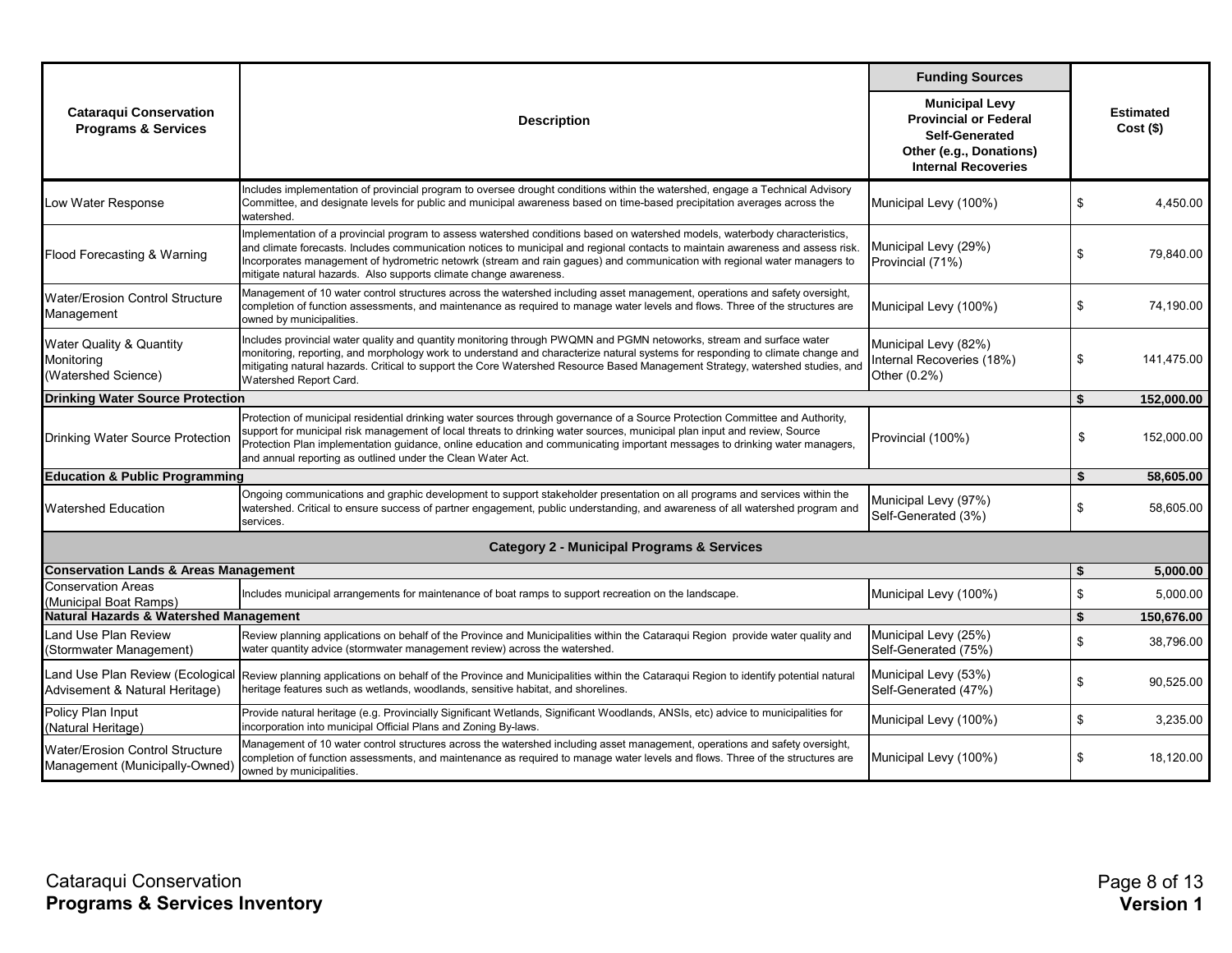|                                                                 |                                                                                                                                                                                                                                                                                                                                                                                                                                                                                                                                                                                                                                               | <b>Funding Sources</b>                                                                                                                  | <b>Estimated</b><br>$Cost($ \$) |  |
|-----------------------------------------------------------------|-----------------------------------------------------------------------------------------------------------------------------------------------------------------------------------------------------------------------------------------------------------------------------------------------------------------------------------------------------------------------------------------------------------------------------------------------------------------------------------------------------------------------------------------------------------------------------------------------------------------------------------------------|-----------------------------------------------------------------------------------------------------------------------------------------|---------------------------------|--|
| <b>Cataraqui Conservation</b><br><b>Programs &amp; Services</b> | <b>Description</b>                                                                                                                                                                                                                                                                                                                                                                                                                                                                                                                                                                                                                            | <b>Municipal Levy</b><br><b>Provincial or Federal</b><br><b>Self-Generated</b><br>Other (e.g., Donations)<br><b>Internal Recoveries</b> |                                 |  |
|                                                                 | <b>Category 3 - Other Locally-Supported Programs &amp; Services</b>                                                                                                                                                                                                                                                                                                                                                                                                                                                                                                                                                                           |                                                                                                                                         |                                 |  |
| <b>Conservation Lands &amp; Areas Management</b>                |                                                                                                                                                                                                                                                                                                                                                                                                                                                                                                                                                                                                                                               |                                                                                                                                         | 315,948.00<br>\$                |  |
| <b>Conservation Areas</b><br>(Recreation Facilities)            | Includes Cataraqui Conservation owned facilities at Conservation Areas used to support active recreation and education<br>programming.                                                                                                                                                                                                                                                                                                                                                                                                                                                                                                        | Municipal Levy (7%)<br>Self-Generated (45%)<br>Internal Recoveries (48%)                                                                | \$<br>36,668.00                 |  |
| Stewardship                                                     | Afforestation and reforestation to support private landowner and community plantings, nurseries management at conservation<br>areas, and environmental restoration programs to support watershed conservation and climate change resilience.                                                                                                                                                                                                                                                                                                                                                                                                  | Provincial and Federal (14%)<br>Self-Generated (80%)<br>Other $(6%)$                                                                    | \$<br>279,280.00                |  |
| <b>Education &amp; Public Programming</b>                       |                                                                                                                                                                                                                                                                                                                                                                                                                                                                                                                                                                                                                                               |                                                                                                                                         | \$<br>400,597.00                |  |
| Curriculum-based School<br>Programs                             | Deliver quality curriculum enriched outdoor and environmental education programs that promote and instill conservation and<br>stewardship values. Create engaging outdoor classrooms and adaptive experiences to be inclusive to all learning styles, abilities<br>and ages. Partner with school boards, teachers and Cataraqui Conservation staff to enhance classroom learning and core<br>conservation topics. Offer curated conservation focused and curriculum enriched programs virtually, in the school yard and nearby<br>greenspaces, and conservation areas to connect students and teachers to the flora and fauna in all seasons. | Municipal Levy (42%)<br>Self-Generated (42%)<br>Other (17%)                                                                             | 141,220.00<br>\$                |  |
| <b>Forest Therapy</b>                                           | Continue to be an innovator and provincial leader in the healing and connective practice of Forest Bathing via in-person sessions<br>for the public, private groups, and retreats. Online sessions available to be inclusive to all members of the watershed community.                                                                                                                                                                                                                                                                                                                                                                       | Municipal Levy (86%)<br>Self-Generated (14%)                                                                                            | \$<br>17,160.00                 |  |
| <b>Forest School</b>                                            | Deliver weekly seasonally focused outdoor forest school learning modules for early learners, home school learners and their<br>caregivers.                                                                                                                                                                                                                                                                                                                                                                                                                                                                                                    | Municipal Levy (88%)<br>Self-Generated (12%)                                                                                            | \$<br>24,897.00                 |  |
| Nature Explorers Summer Camp                                    | Each summer deliver nature in a safe, fun, hands-on manner, Cataraqui Conservation's Nature Explorers Summer Day Camp at<br>Little Cataraqui Creek Conservation Area.                                                                                                                                                                                                                                                                                                                                                                                                                                                                         | Municipal Levy (9%)<br>Self-Generated (91%)                                                                                             | \$<br>49,400.00                 |  |
| <b>Public Programming</b>                                       | Throughout fall, winter and spring, deliver weekend public programs which include hands-on experiences with various flora and<br>fauna such as tree planting, speaker series, workshops, connecting with watershed residents to offer conservation themed talks to<br>community groups and businesses. Fosters public awareness and understanding of our watershed programs & services.                                                                                                                                                                                                                                                       | Municipal Levy (77%)<br>Self-Generated (23%)                                                                                            | 30.590.00<br>\$                 |  |
| <b>Maple Madness</b>                                            | Maple syrup community festival run annually for over 30+ years to promote Indigenous teachings, watershed knowledge, and public<br>education on maple syrup run through the month of March including March Break. Program runs at Little Cataragui Creek<br>Conservation Area and employs contract student staff and opportunities for community/student volunteers. Supports municipal<br>tourism.                                                                                                                                                                                                                                           | Municipal Levy (7%)<br>Self-Generated (93%)                                                                                             | \$<br>105,940.00                |  |
| <b>Winter Recreation</b>                                        | Maintain groomed and track-set cross country ski trails and winter equipment rentals and lessons at the Little Cataraqui Creek<br>Conservation Area from January to February annually. Program run out of the Outdoor Centre and supports municipal tourism.                                                                                                                                                                                                                                                                                                                                                                                  | Municipal Levy (65%)<br>Self-Generated (35%)                                                                                            | \$<br>31,390.00                 |  |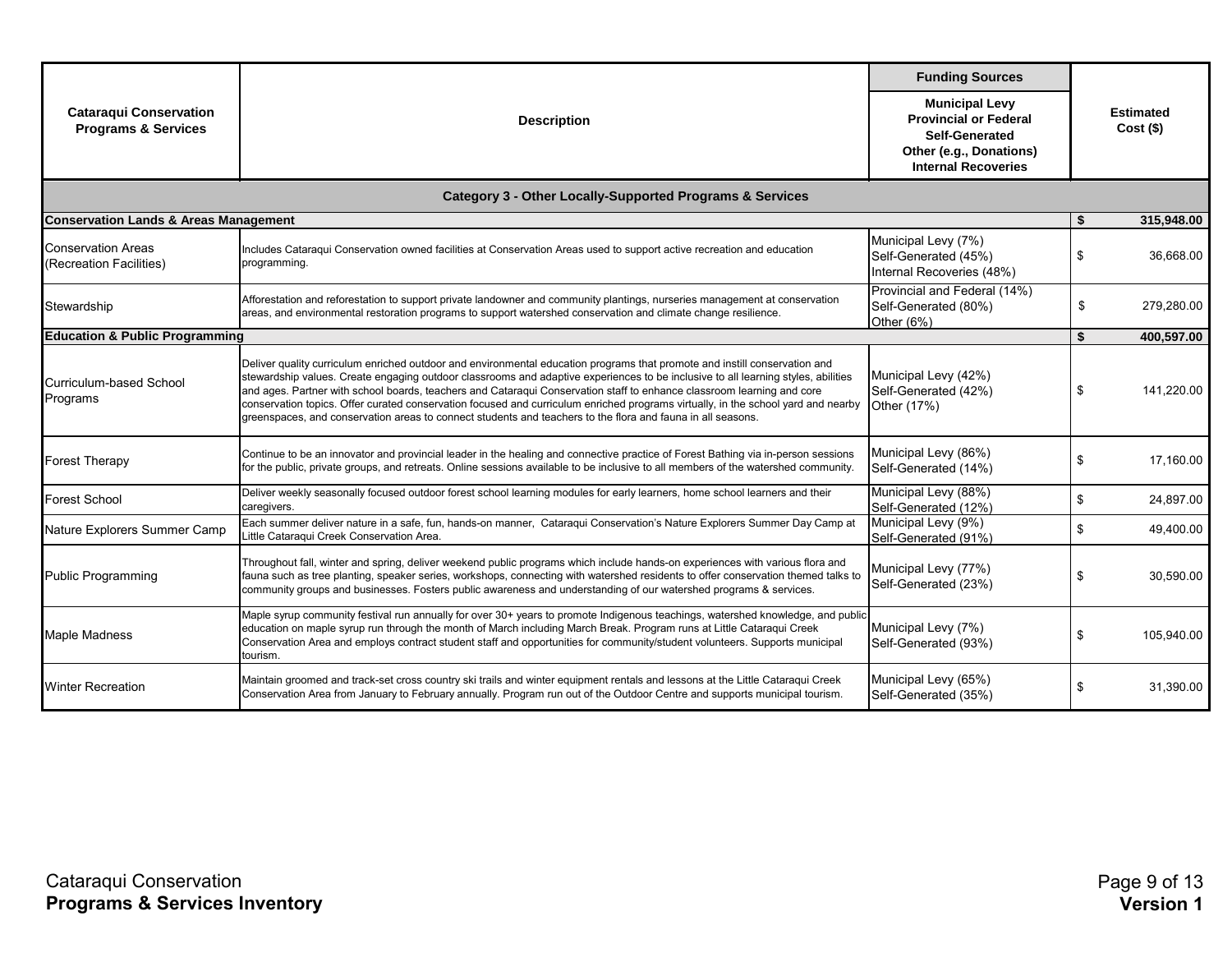# **7 Category 1 Programs & Services Rationale**

| <b>Service</b>                                              | <b>Category Rationale</b>                                                                                                                                                                                                                                                                                                                             | <b>Estimated</b><br>$Cost($ \$) | <b>Funding Notes</b>                                                                                                                                                                                                                                                                                                                                                                                                                                                                                                                                           |
|-------------------------------------------------------------|-------------------------------------------------------------------------------------------------------------------------------------------------------------------------------------------------------------------------------------------------------------------------------------------------------------------------------------------------------|---------------------------------|----------------------------------------------------------------------------------------------------------------------------------------------------------------------------------------------------------------------------------------------------------------------------------------------------------------------------------------------------------------------------------------------------------------------------------------------------------------------------------------------------------------------------------------------------------------|
| <b>Conservation Lands and Areas Management</b>              |                                                                                                                                                                                                                                                                                                                                                       |                                 |                                                                                                                                                                                                                                                                                                                                                                                                                                                                                                                                                                |
| <b>Conservation Lands &amp;</b><br><b>Operations</b>        | O.Reg 686/21, Section 9 to support the management and conservation of<br>owned properties while providing natural mitigation to climate change and<br>local impacts. As outlined in O.Reg 686/21, Section 10 and 11, this service<br>supports the development of a land inventory and strategy for managing<br>conservation authority owned property. | \$<br>645,536.00                | Within the operating funding, an annual reserve transfer of \$15,000 support capital asset<br>management requirements for ongoing operations.                                                                                                                                                                                                                                                                                                                                                                                                                  |
| <b>Conservation Areas</b>                                   | O.Reg 686/21, Section 9 to support the management and conservation of<br>owned properties                                                                                                                                                                                                                                                             | \$1,126,800.00                  | Within the operating funds, an annual total reserve transfer of \$90,135 supports capital<br>asset management across the owned Conservation Areas, boat ramps, water access<br>points, and docks and includes facilities and fleet maintenance. This includes a Municipal<br>(Special) Levy for Lemoine Point, Parrott's Bay, and Owl Woods Conservation Areas.                                                                                                                                                                                                |
| Section 29 Implementation                                   | Section 29 of the Conservation Authorities Act and O.Reg 686/21, Section<br>9 to protect and conserve owned lands.                                                                                                                                                                                                                                    | $\mathbf{\hat{s}}$<br>37.360.00 | Costs are based on a contracted service to support security across the conservation areas<br>as well as on-site security for Little Cataraqui Creek Conservation Area.                                                                                                                                                                                                                                                                                                                                                                                         |
| <b>Natural Hazards and Watershed Management</b>             |                                                                                                                                                                                                                                                                                                                                                       |                                 |                                                                                                                                                                                                                                                                                                                                                                                                                                                                                                                                                                |
| Section 28 Implementation                                   | O.Reg 148/06 within the Cataraqui Conservation watershed and O.Reg<br>686/21, Sections 1 and 8.                                                                                                                                                                                                                                                       | $\mathbb{S}$<br>387.963.00      | Funding for this service accounts for approximately 60% of development review efforts<br>within the watershed to support municipalities.                                                                                                                                                                                                                                                                                                                                                                                                                       |
| Land Use Plan Review<br>(Natural Hazards)                   | O.Reg 686/21, Sections 6 and 7 to support municipal Planning Act and<br><b>Provincial Policy Statement requirements</b>                                                                                                                                                                                                                               | \$<br>122,854.00                | Funding for this service accounts for approximately 19% of development review efforts<br>within the watershed to support municipalities. Included is an annual reserve transfer of<br>\$6,380 support capital data acquisition for the program (e.g., LiDAR).                                                                                                                                                                                                                                                                                                  |
| Policy Plan Input<br>(Natural Hazards)                      | O.Reg 686/21, Sections 6 and 7 to support municipal Planning Act and<br><b>Provincial Policy Statement requirements</b>                                                                                                                                                                                                                               | \$<br>3,235.00                  | Funding for this service accounts for approximately 0.5% of development review efforts<br>within the watershed to support municipalities.                                                                                                                                                                                                                                                                                                                                                                                                                      |
| Engineering                                                 | O.Reg 686/21, Sections 1, 3 and 5 to support the management of risk from<br>natural hazards across the watershed and climate change resiliency.                                                                                                                                                                                                       | \$<br>173,830.00                | Funding is based on the oversight, management, and analysis of hyrologic models,<br>stormwater management, flood duty officer roles and managing water level resources within<br>the watershed.                                                                                                                                                                                                                                                                                                                                                                |
| <b>Floodplain Mapping</b>                                   | O.Reg 686/21, Section 8 to support the management of risk from natural<br>hazards across the watershed.                                                                                                                                                                                                                                               | 10,000.00<br>\$                 | Annual reserve contribution of \$10,000 to support future projects. This service is managed<br>through capital projects and dependent on a long-term funding strategy based on a<br>Floodplain Mapping Strategy (2020) completed for the jurisdiction. Projects rely on municipal<br>partnerships, provincial and national grants. Should external funding no longer be available,<br>muncipalities are responsible for supporting the cost of required projects. On average,<br>-\$150,000 has been spent in the last five years through the capital program. |
| Low Water Response                                          | O.Reg 686/21, Sections 1 and 3 to support the management of risk from<br>natural hazards across the watershed.                                                                                                                                                                                                                                        | \$<br>4,450.00                  | Funding is calculated based on staff time, materials, and resources to run regional<br>meetings, collect data, and run the program and is primarily supported by Municipal Levy.                                                                                                                                                                                                                                                                                                                                                                               |
| Flood Forecasting &<br>Warning                              | O.Reg 686/21, Sections 1 and 2 to support the management of risk from<br>natural hazards across the watershed.                                                                                                                                                                                                                                        | \$<br>79,840.00                 | Funding is based on a reduced provincial payment through Section 39 grant and staffing<br>requirments for the service. Should future funding reduce, municipalities are responsible for<br>supporting this program.                                                                                                                                                                                                                                                                                                                                            |
| <b>Water/Erosion Control</b><br><b>Structure Management</b> | O.Reg 686/21, Sections 2 and 5 to support the management of water<br>control structures on owned lands across the watershed.                                                                                                                                                                                                                          | 74,190.00<br>\$                 | Funding is based on 2022 Special Levy arrangement approved through the local budget<br>process which includes inflation to account for uncontrollable costs for seven (7) owned<br>structures. These assets also rely on capital asset management works funded through<br>reserves (annual reserve transfer of approximately \$33,500).                                                                                                                                                                                                                        |
| <b>Water Quality &amp; Quantity</b><br>Monitoring           | O.Reg 686/21, Sections 1, 7, 8 and 12 to support provincial monitoring of<br>stream networks and waterbodies for understanding the health and<br>management of natural resources / hazards within the Cataraqui<br>watershed.                                                                                                                         | \$<br>141,475.00                | Funding is based on 2022 budget requirements as this program area has changed in the<br>past few years to incorporate natural hazard requirments, provincial monitoring, snow<br>surveys, and ecological monitoring.                                                                                                                                                                                                                                                                                                                                           |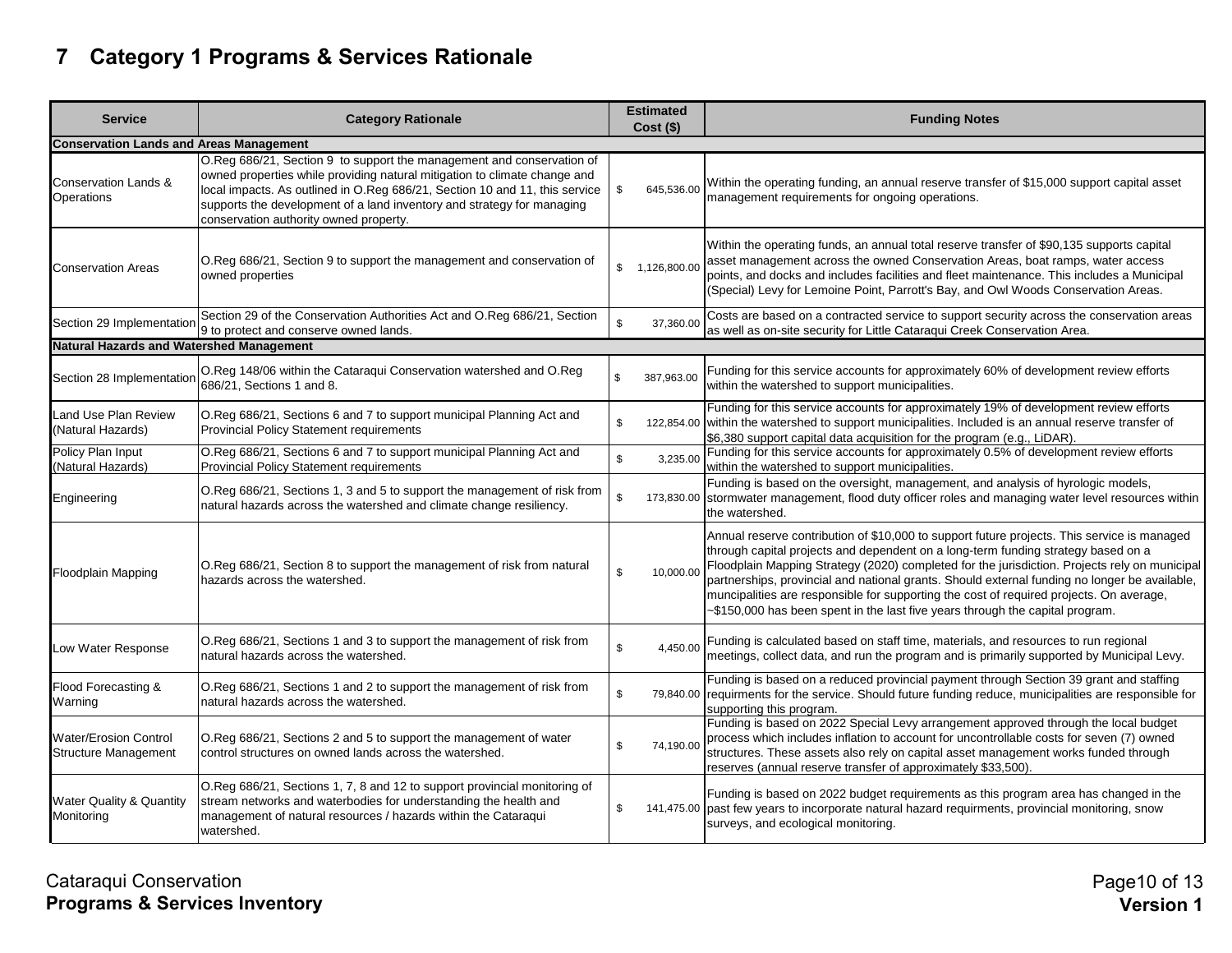| <b>Drinking Water Source Protection</b>    |                                                                                                          |  |                                                                                                                                                                                                                    |  |  |  |  |  |
|--------------------------------------------|----------------------------------------------------------------------------------------------------------|--|--------------------------------------------------------------------------------------------------------------------------------------------------------------------------------------------------------------------|--|--|--|--|--|
| <b>Drinking Water Source</b><br>Protection | O.Reg 686/21, Section 13 and Clean Water Act legislation to protect<br>municipal drinking water sources. |  | Provincially funded and agreed upon through a Transfer Funding Agreement negotiated<br>152,000.00 annually. This cost reflects the minimum need to sustain the program and based on 2022<br>proposed requirements. |  |  |  |  |  |
| <b>Education and Public Programming</b>    |                                                                                                          |  |                                                                                                                                                                                                                    |  |  |  |  |  |
| <b>Watershed Education</b>                 | O.Reg 686/21, Section 1(2) and 1(3) to support communicating core<br>programming across the watershed    |  | Total program cost is based on 20% of staff time to educate watershed communities on core<br>58,605.00 programs such as natural hazards, conservation land management, and watershed<br>management efforts.        |  |  |  |  |  |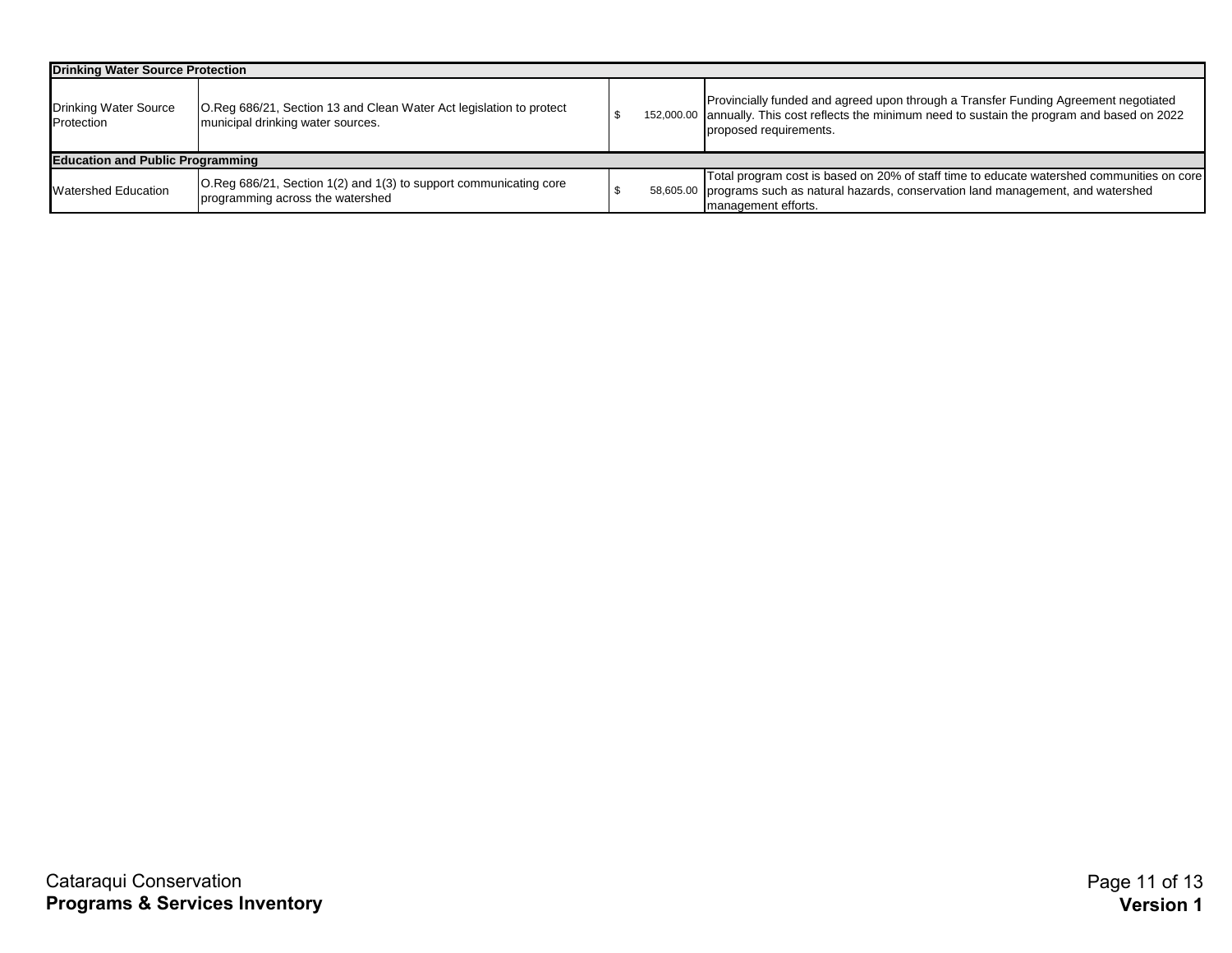## **8 Category 2 Programs & Services Rationale & Agreement Requirements**

| <b>Service</b>                                 | Agreement<br>Required                | <b>Category Rationale</b>                                                                                                                                                                                                                                                                                                                                                                                                     | <b>Partnering Municipality</b>                                                                                                             | <b>Agreement Date</b>          |              | <b>Estimated</b><br>$Costs$ (\$) | <b>Funding Notes</b>                                                                                                                                                                                                                                                                                                                                                                                                                                                                                                                                                                                       |
|------------------------------------------------|--------------------------------------|-------------------------------------------------------------------------------------------------------------------------------------------------------------------------------------------------------------------------------------------------------------------------------------------------------------------------------------------------------------------------------------------------------------------------------|--------------------------------------------------------------------------------------------------------------------------------------------|--------------------------------|--------------|----------------------------------|------------------------------------------------------------------------------------------------------------------------------------------------------------------------------------------------------------------------------------------------------------------------------------------------------------------------------------------------------------------------------------------------------------------------------------------------------------------------------------------------------------------------------------------------------------------------------------------------------------|
| <b>Conservation Lands and Areas Management</b> |                                      |                                                                                                                                                                                                                                                                                                                                                                                                                               |                                                                                                                                            |                                |              |                                  |                                                                                                                                                                                                                                                                                                                                                                                                                                                                                                                                                                                                            |
| Conservation Areas (Municipal Boat Ramps)      | Yes                                  | Lyndhyrst and Hentry Street Boat Ramp are municipal-<br>owned assets currently managed and maintained by<br>Cataraqui Conservation on behalf of the respective<br>Townships. Per O.Reg 687/21, Section 6(5), an<br>agreement is required to continue the service.                                                                                                                                                             | Township of Leeds and the<br>Thousand Islands (TLTI)<br>(Lyndhurst)<br>City of Brockville (Henry Street)                                   | To Be Reviewed &<br>Negotiated |              | 5.000.00                         | TLTI curently provides a 100% Municipal (Special) Levy to support the<br>operation, maintenance, and management of Lyndhurst Boat Ramp on<br>municipal owned land. An annual reserve contribution of \$2,538 supports<br>capital asset management. City of Brockville has assumed maintenance<br>over the past number of years of Henry Stree Boat Ramp. There is a need<br>to assess the agreement. Cataraqui Conservation has contributed to capital<br>works in the last 5 years (\$16,600) and had staff on-site periodically until<br>2019. Currently operations are conducted on an as-needed basis. |
| Natural Hazards and Watershed Management       |                                      |                                                                                                                                                                                                                                                                                                                                                                                                                               |                                                                                                                                            |                                |              |                                  |                                                                                                                                                                                                                                                                                                                                                                                                                                                                                                                                                                                                            |
| Land Use Plan Review (Stormwater Management)   | Yes                                  |                                                                                                                                                                                                                                                                                                                                                                                                                               | Township of Athens                                                                                                                         | 01-Jan-19                      | $\mathbb{S}$ | 38,796.00                        | Stormwater management accounts for approximately 6% of development<br>review efforts to support municipalities.                                                                                                                                                                                                                                                                                                                                                                                                                                                                                            |
|                                                |                                      |                                                                                                                                                                                                                                                                                                                                                                                                                               | City of Brockville                                                                                                                         | 29-Apr-19                      |              |                                  |                                                                                                                                                                                                                                                                                                                                                                                                                                                                                                                                                                                                            |
|                                                |                                      |                                                                                                                                                                                                                                                                                                                                                                                                                               | Township of Elizabethtown-Kitle                                                                                                            | 22-Jul-11                      |              |                                  |                                                                                                                                                                                                                                                                                                                                                                                                                                                                                                                                                                                                            |
|                                                |                                      | All eleven (11) municipalities, two Counties and the<br>Township of Frontenac Islands individually request<br>Cataraqui Conservation to carry out these services<br>with planning service level agreements approved<br>through local Council. Per O.Reg 687/21, Section<br>6(5), service level agreements are required to<br>continue the services. Current service level<br>agreements include all three areas and are to be | Township of Front of Yonge                                                                                                                 | 02-May-19                      |              |                                  |                                                                                                                                                                                                                                                                                                                                                                                                                                                                                                                                                                                                            |
|                                                |                                      |                                                                                                                                                                                                                                                                                                                                                                                                                               | Town of Gananoque                                                                                                                          | 22-Jul-11                      |              |                                  |                                                                                                                                                                                                                                                                                                                                                                                                                                                                                                                                                                                                            |
|                                                |                                      |                                                                                                                                                                                                                                                                                                                                                                                                                               | Town of Greater Napanee                                                                                                                    | 09-Apr-19                      |              |                                  |                                                                                                                                                                                                                                                                                                                                                                                                                                                                                                                                                                                                            |
| Land Use Plan Review                           | Yes                                  |                                                                                                                                                                                                                                                                                                                                                                                                                               | City of Kingston                                                                                                                           | 01-Jun-21                      | \$.          |                                  | Ecological advisement and natural heritage review as part of land use plan<br>90,525.00 review for municipalities accounts for approximately 14% of development                                                                                                                                                                                                                                                                                                                                                                                                                                            |
| (Ecological Advisement & Natural Heritage)     |                                      |                                                                                                                                                                                                                                                                                                                                                                                                                               | Township of Leeds and the<br><b>Thousand Islands</b>                                                                                       | 25-Jun-19                      |              |                                  | review services.                                                                                                                                                                                                                                                                                                                                                                                                                                                                                                                                                                                           |
|                                                | updated per regulatory requirements. |                                                                                                                                                                                                                                                                                                                                                                                                                               | Loyalist Township                                                                                                                          | 25-Jul-11                      |              |                                  |                                                                                                                                                                                                                                                                                                                                                                                                                                                                                                                                                                                                            |
|                                                |                                      | Township of Rideau Lakes                                                                                                                                                                                                                                                                                                                                                                                                      | 04-Jul-11                                                                                                                                  |                                |              |                                  |                                                                                                                                                                                                                                                                                                                                                                                                                                                                                                                                                                                                            |
|                                                |                                      |                                                                                                                                                                                                                                                                                                                                                                                                                               | South Frontenac Township                                                                                                                   | 07-Jun-19                      |              |                                  |                                                                                                                                                                                                                                                                                                                                                                                                                                                                                                                                                                                                            |
|                                                |                                      |                                                                                                                                                                                                                                                                                                                                                                                                                               | Township of Frontenac Islands                                                                                                              | 01-Jan-21                      |              |                                  |                                                                                                                                                                                                                                                                                                                                                                                                                                                                                                                                                                                                            |
|                                                |                                      |                                                                                                                                                                                                                                                                                                                                                                                                                               | <b>Frontenac County</b>                                                                                                                    | 31-May-19                      |              |                                  |                                                                                                                                                                                                                                                                                                                                                                                                                                                                                                                                                                                                            |
| Policy Plan Input (Natural Heritage)           | Yes                                  |                                                                                                                                                                                                                                                                                                                                                                                                                               | United Counties of Leeds &<br>Grenville                                                                                                    | 22-Jul-11                      |              | 3.235.00                         | Natural heritage as part of policy plan input accounts for 0.5% of all<br>development review services to support municipalities.                                                                                                                                                                                                                                                                                                                                                                                                                                                                           |
| <b>Water/Erosion Control Structures</b>        | Yes                                  | Three structures: Highgate Creek, Booths Falls<br>Diversion Channel, and Buells Creek Detention Basin<br>are currently managed and maintained by Cataraqui<br>Conservation on behalf of the municipality. Per O.Reg<br>687/21, Section 6(5), an agreement is required to<br>continue the services at each of the structures.                                                                                                  | City of Kingston (Highate<br>Creek)<br>City og Brockville (Booths Falls To Be Negotiated<br>Diversion and Buells Creek<br>Detention Basin) |                                | \$           | 18.120.00                        | Funding is based on 2022 Municipal (Special) Levy arrangement approved<br>through the local budget process which includes inflation to account for<br>uncontrollable costs for three (3) municipally-owned structures. These<br>assets also rely on annual reserve transfers (~\$8,470 total) to support<br>capital asset management at the three structures.                                                                                                                                                                                                                                              |